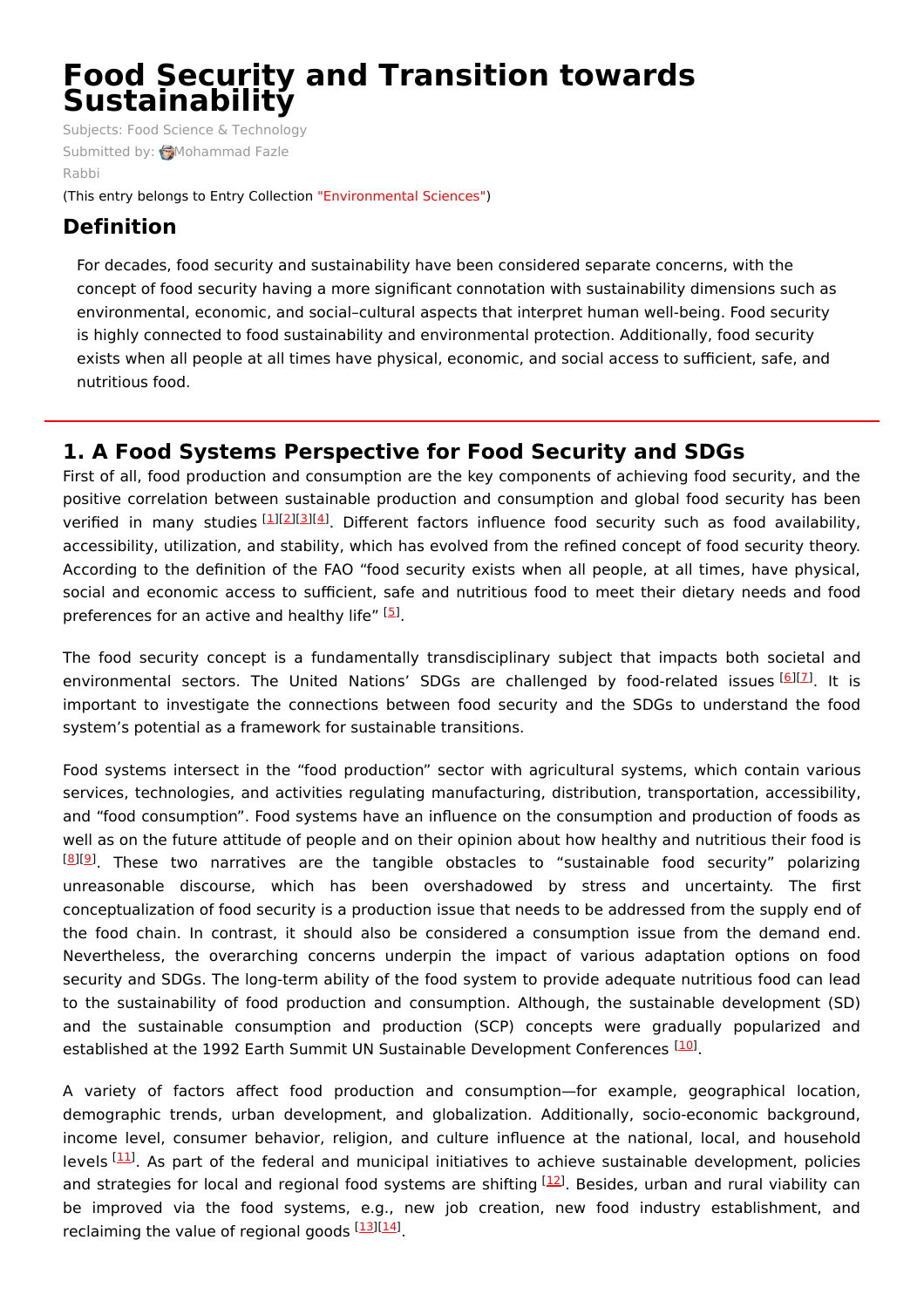A key attribute of the SDGs is that their goals and objectives for growth are largely interdependent yet interlinked <sup>[[15\]](#page-3-9)</sup>. The SDGs were argued to include congruence or synergies as well as trade-offs or contradictions with consequences for national and global perspectives. Because of its interdependencies, several issues might be alleviated at once by reaching a single goal. Tackling climate change problems, for example, will have co-benefits for energy security, health, ecosystems, and biodiversity <sup>[\[16](#page-3-10)]</sup>. Almost all SDGs are directly and indirectly involved with food security issues, and targets have to be achieved to solve them.

Our first conceptualization of food security as a production issue complies with SDG 2, because it claims a radical revamping of food systems and offers small-scale agricultural farmers an important role. The SDG 2 includes targets to end hunger and ensure food accessibility for all (target 2.1) and better nutrition by reducing all forms of malnutrition simultaneously (target 2.2). SDG 2 has dedicated itself to fostering sustainable agriculture and incomes of small-scale food producers (target 2.3) to accomplish that aim . [[7](#page-3-1)][\[17](#page-3-11)]

Alongside this, the second conceptualization of food security as a consumption matter conforms to SDG 12, because it gives the standalone priority of "ensuring sustainable consumption and development patterns". Eight specific targets are included in SDG 12. Sustainability is explicitly viewed through the production efficiency perspective, concerning the utilization of natural resources (12.2), food losses related to production and supply (12.3), chemical and waste management (12.4), sustainable business practices and reporting (12.6), and sustainable public procurement (12.7). The waste generation minimization goals (12.5) and the justification of subsidy for fossil fuels (12.c) may cover both production and consumption [[18\]](#page-3-12)

Multiple associations exist between food production, processing, supply, and consumption from a food systems perspective. Changes in food consumption, such as a preference for more meat and dairy, result in changes in production decisions and DMC in an increasingly resource-constrained world  $[1]$  $[1]$  $[1]$ . The food production and consumption patterns are directly or indirectly linked to various segments of the food system, and both have positive and negative associations that need to be considered to achieve the multiple goals of SDG 2 and SDG 12 simultaneously. Based on these concepts, Hypothesis 1 was drawn up as follows:

## **Hypothesis 1 (H1).**

Changing production and consumption patterns has a positive impact on SDG and sustainable food security.

# **2. Transitions towards Sustainability?**

Another influential force is the transition that is also related to improving sustainable food security. Sustainability refers to meeting the current requirements without jeopardizing the future generations' ability to fulfill their demands [[19\]](#page-3-13). Achieving sustainability requires a transition, because transitions of sustainability aim to solve the crucial problems of contemporary societies by connecting environmental integrity, socio-economic viability, and intergenerational justice <sup>[\[20](#page-3-14)]</sup>. Many studies suggest that transition towards sustainability is positively associated with sustainable food security, which increases food availability, enhanced food accessibility, efficient food utilization, and increased stability in the food system and resilience<sup>[[21](#page-3-15)][\[22](#page-3-16)][[23](#page-3-17)]</sup>. The inequalities in the accessibility of resources across diverse populations and cultures at local, regional, and global levels are the main concerns, therefore, calling for cross-sectoral and cross-scale societal improvements. Additionally, excessive domestic material consumption and less circular material use rate affect sustainability <sup>[[24](#page-3-18)]</sup>. The old sustainability concept was related to the view that innovation, technological work, and manufactured assets will substitute natural and biological resources.

On the other hand, the interpretation of the new sustainability concept is the recognition of globally scarce resources and a reduction in overall material use <sup>[[25\]](#page-3-19)[[26\]](#page-3-20)</sup>. From the new concept, it is apparent that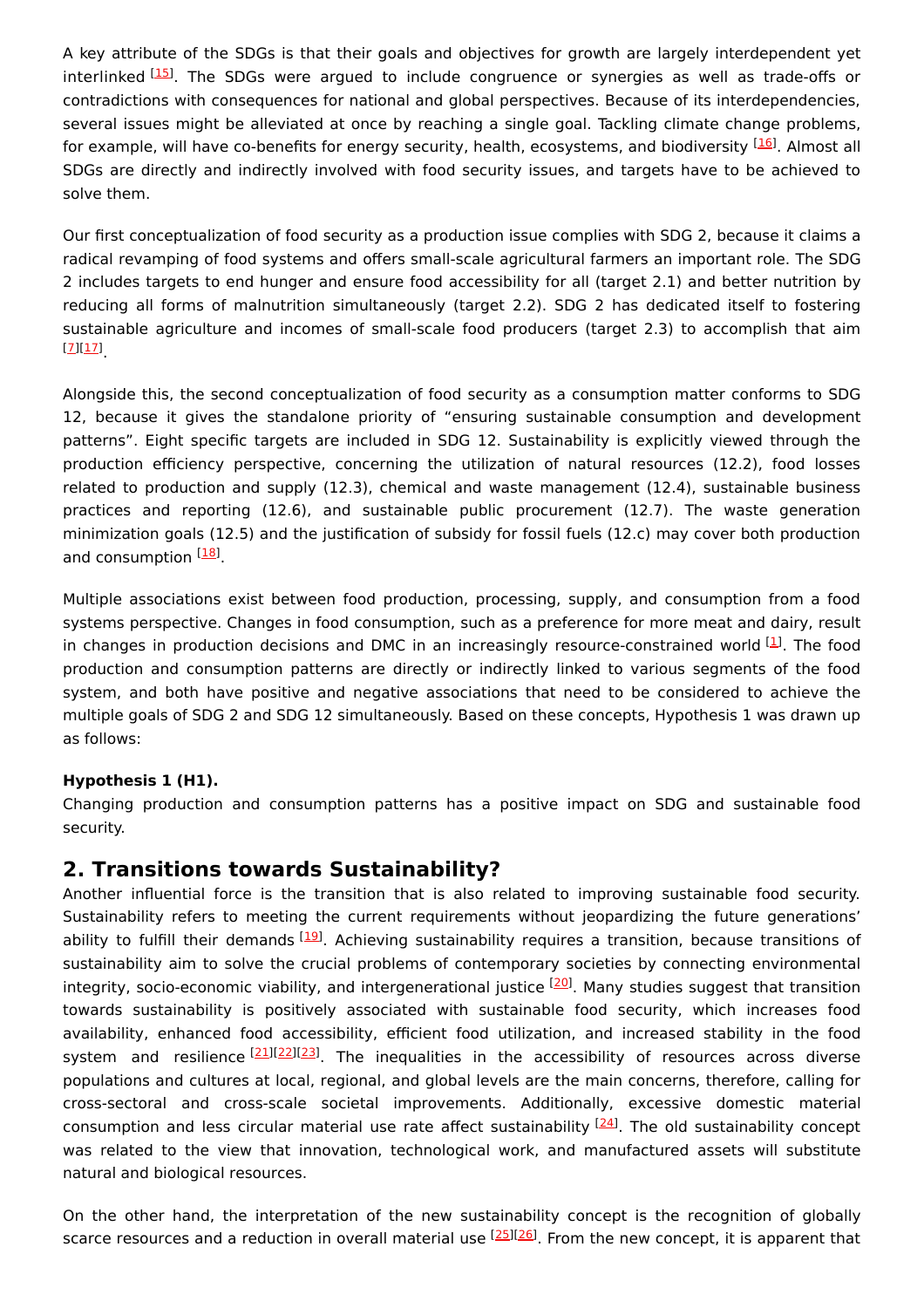only agricultural improvement and increases in food production are not enough to fulfill the SDG 2 target. Rather than coping with sustainability, more focus should be placed on sustainable consumption and production, which can be fulfilled by SDG 12. The main goals of SDG 12 are directly related to sustainable food security, of which the primary goal (target 12.3) is to cut 50% global food waste per capita by 2030 at both retail and consumer levels. It is also important to minimize food losses through better management of production and supply chains, including "post-harvest losses" and "to minimize food losses" for sustainable consumption and production [[17](#page-3-11)].

Moreover, the transformation narrative had the most extensive concordance with the various SDGs, including SDG 2 and SDG 12. The Intergovernmental Science-Policy Platform on Biodiversity and Ecosystem Services (IPBES) assessment described the pathways and the transformation movements narrative involving shifts in relational principles towards resource-saving lifestyles such as food and energy and non-GDP growth. Extreme poverty coupled with resource scarcity and unequal access to resources can lead to unsustainable natural resource usage and negative impacts on GDP. These interconnected factors contribute to high poverty rates and impede people's ability to establish local strategies to deal with increasingly severe episodic or chronic food, water, energy, and physical security shortages <sup>[<u>27</u>]</sup>.

By integrating traditional and indigenous knowledge with modern technological advancements, different innovative types of agriculture were being developed, for example, agroecology, agroforestry, organic cultivation, urban agriculture, transportation, and energy models. All of these reduced the impact on the environment, atmosphere, and water. In particular, enhancing quality of life by adopting SDGs was complemented by focusing on employment creation and reducing social inequalities <sup>[\[28](#page-3-22)]</sup>.

The historical evolution of concepts of food sustainability has been connected to food security. The international discourse was primarily implemented by concepts of sustainable development [\[29](#page-3-23)]. The statement included multiple facets, such as sustainable agriculture, sustainable diets, and sustainable food systems. For sustainable food production and transition, a systematic and comprehensive solution is advisable. Food analysis cannot differentiate between production and packaging, transport, recycling, and waste management without compromising the capability, current and future expense, advantages, contradictions, and dilemmas. A transition to sustainable consumption involves a deep commitment to establishing an interdisciplinary research strategy that incorporates the values of sustainable agriculture, climate, social, and health challenges. To achieve a sustainable lifestyle, diet and technology for consumption and food production structures must improve <sup>[\[30](#page-3-24)]</sup>.

However, integrated strategies, actions of SDGs, and transition towards sustainability will ensure sustainable management, and efficient use of DMC and natural resources in production and consumption process will aid in achieving sustainable food security <sup>[[24](#page-3-18)]</sup>. Therefore, it was logical to propose Hypothesis 2:

## **Hypothesis 2 (H2).**

Efficient use of domestic materials has a positive influence on SDGs and sustainable food security.

#### **References**

- <span id="page-2-0"></span>1. Campi, M.; Dueñas, M.; Fagiolo, G. Specialization in food production affects global food security and food systems sustainability. World Dev. 2021, 141, 105411.
- <span id="page-2-1"></span>2. Wenban-Smith, H.; Faße, A.; Grote, U. Food security in Tanzania: The challenge of rapid urbanisation. Food Secur. 2016, 8, 973–984.
- <span id="page-2-2"></span>3. Diehl, J.A.; Oviatt, K.; Chandra, A.J.; Kaur, H. Household food consumption patterns and food security among lowincome migrant urban farmers in Delhi, Jakarta, and Quito. Sustainbility 2019, 11, 1378.
- <span id="page-2-3"></span>4. Akenji, L.; Bengtsson, M. Making Sustainable Consumption and Production the Core of Sustainable Development Goals. Sustainability 2014, 6, 513.
- <span id="page-2-4"></span>5. FAO. The State of Food Insecurity in the World Economic Crises—Impacts and Lessons Learned; Food and Agriculture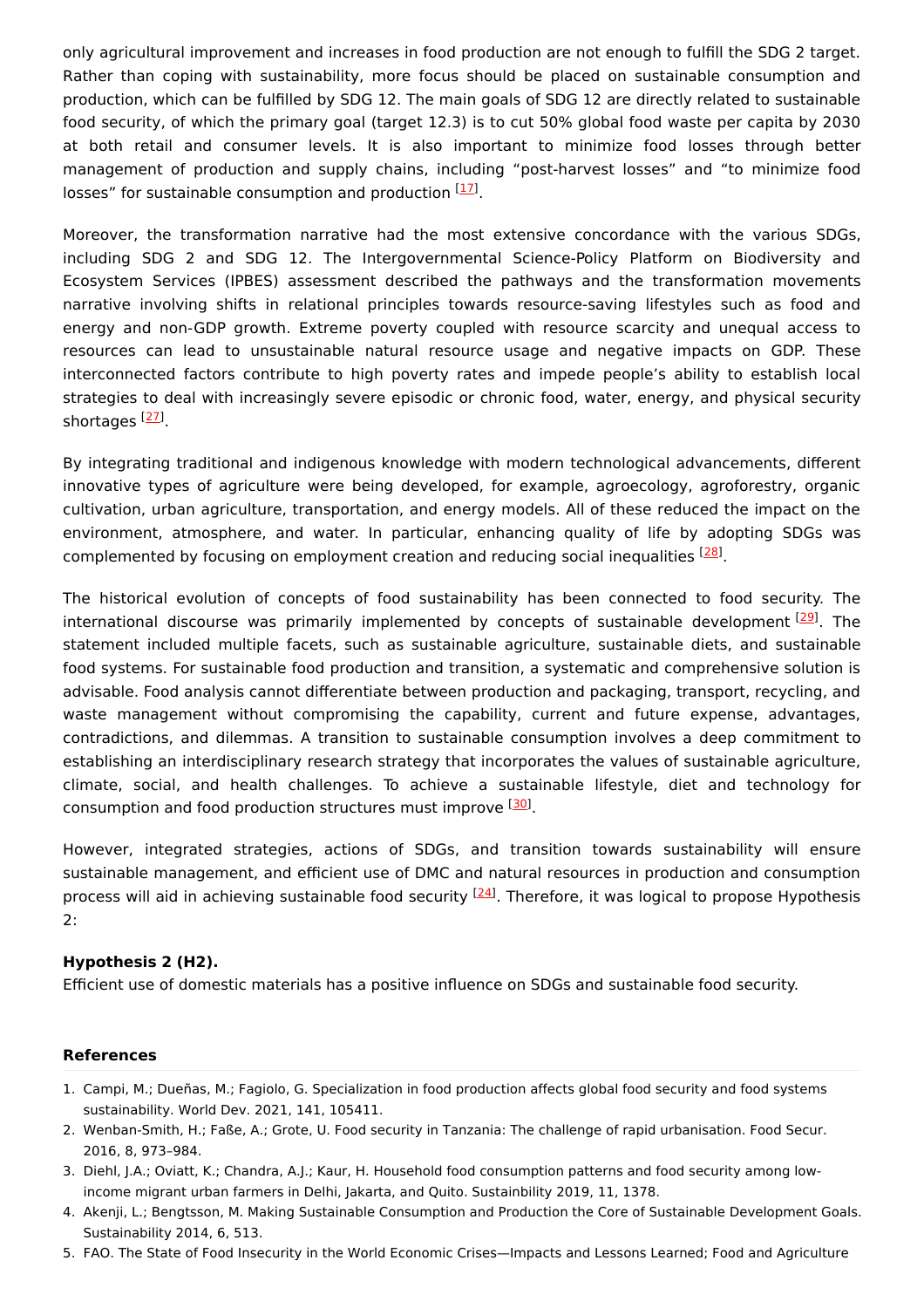<span id="page-3-0"></span>Organization of the United Nations: Rome, Italy, 2009.

- 6. Obersteiner, M.; Walsh, B.; Frank, S.; Havlík, P.; Cantele, M.; Liu, J.; Palazzo, A.; Herrero, M.; Lu, Y.; Mosnier, A.; et al. Assessing the land resource–food price nexus of the Sustainable Development Goals. Sci. Adv. 2016, 2, e1501499.
- <span id="page-3-1"></span>7. United Nations. United Nations General Assembly. Transforming Our World: The 2030 Agenda for Sustainable Development. Available online: https://www.un.org/ga/search/view\_doc.asp?symbol=A/RES/70/1&Lang=E (accessed on 1 November 2021).
- <span id="page-3-2"></span>8. FAO. Towards the Future We Want: End Hunger and Make the Transition to Sustainable Agricultural and Food Systems; Food and Agriculture Organization of the United Nations: Rome, Italy, 2012.
- <span id="page-3-3"></span>9. Stewart, J. MOVING FOOD. Afri. Secur. Rev. 2003, 12, 17–27.
- <span id="page-3-4"></span>10. United Nations. A/CONF.151/26/Vol.I: Rio Declaration on Environment and Development. Available online: https://www.un.org/en/development/desa/population/migration/generalassembly/docs/globalcompact/A\_CONF.151\_26 \_Vol.I\_Declaration.pdf (accessed on 1 November 2021).
- <span id="page-3-5"></span>11. Kearney, J. Food consumption trends and drivers. Philos. Trans. R. Soc. B Biol. Sci. 2010, 365, 2793–2807.
- <span id="page-3-6"></span>12. Ilieva, R.T. Urban Food Systems Strategies: A Promising Tool for Implementing the SDGs in Practice. Sustainability 2017, 9, 1707.
- <span id="page-3-7"></span>13. Sonnino, R. The new geography of food security: Exploring the potential of urban food strategies. Geogr. J. 2016, 182, 190–200.
- <span id="page-3-8"></span>14. Feagan, R. The place of food: Mapping out the 'local' in local food systems. Prog. Hum. Geogr. 2007, 31, 23–42.
- <span id="page-3-9"></span>15. Tosun, J.; Leininger, J. Governing the Interlinkages between the Sustainable Development Goals: Approaches to Attain Policy Integration. Glob. Chall. 2017, 1, 1700036.
- <span id="page-3-10"></span>16. Le Blanc, D. Towards Integration at Last? The Sustainable Development Goals as a Network of Targets. Sustain. Dev. 2015, 23, 176–187.
- <span id="page-3-11"></span>17. UN. The Sustainable Development Goals Report. Available online: https://unstats.un.org/sdgs/report/2020/The-Sustainable-Development-Goals-Report-2020.pdf (accessed on 1 November 2021).
- <span id="page-3-12"></span>18. Gasper, D.; Shah, A.; Tankha, S. The Framing of Sustainable Consumption and Production in SDG 12. Glob. Policy 2019, 10, 83–95.
- <span id="page-3-13"></span>19. WCED. Our Common Future. Report of the World Commission on Environment and Development. Available online: https://sustainabledevelopment.un.org/content/documents/5987our-common-future.pdf (accessed on 1 November 2021).
- <span id="page-3-14"></span>20. Frantzeskaki, N.; Loorbach, D.; Meadowcroft, J. Governing societal transitions to sustainability. Int. J. Sustain. Dev. 2012, 15, 19.
- <span id="page-3-15"></span>21. Bodirsky, B.L.; Dietrich, J.P.; Martinelli, E.; Stenstad, A.; Pradhan, P.; Gabrysch, S.; Mishra, A.; Weindl, I.; Le Mouël, C.; Rolinski, S.; et al. The ongoing nutrition transition thwarts long-term targets for food security, public health and environmental protection. Sci. Rep. 2020, 10, 19778.
- <span id="page-3-16"></span>22. El Bilali, H.; Callenius, C.; Strassner, C.; Probst, L. Food and nutrition security and sustainability transitions in food systems. Food Energy Secur. 2019, 8, e00154.
- <span id="page-3-17"></span>23. El Bilali, H. Research on agro-food sustainability transitions: Where are food security and nutrition? Food Secur. 2019, 11, 559–577.
- <span id="page-3-18"></span>24. Marino, A.; Pariso, P. Comparing European countries' performances in the transition towards the Circular Economy. Sci. Total Environ. 2020, 729, 138142.
- <span id="page-3-19"></span>25. Markard, J.; Raven, R.; Truffer, B. Sustainability transitions: An emerging field of research and its prospects. Res. Policy 2012, 41, 955–967.
- <span id="page-3-20"></span>26. Pelenc, J.; Ballet, J. Strong sustainability, critical natural capital and the capability approach. Ecol. Econ. 2015, 112, 36–44.
- <span id="page-3-21"></span>27. Intergovernmental Science-Policy Platform on Biodiversity and Ecosystem Services. The IPBES Assessment Report on Land Degradation and Restoration. Available online:

<span id="page-3-22"></span>https://ipbes.net/sites/default/files/2018\_eca\_full\_report\_book\_v5\_pages\_0.pdf (accessed on 1 November 2021).

- 28. IPBES. The IPBES Regional Assessment Report on Biodiversity and Ecosystem Services for Europe and Central Asia. Available online: https://doi.org/10.5281/zenodo.3237429 (accessed on 1 November 2021).
- <span id="page-3-23"></span>29. United Nations. The World Commission on Environment and Development; UN: Geneva, Switzerland, 1987.
- <span id="page-3-24"></span>30. European Commission. Sustainable Food Consumption and Production in a Resource-Constrained World. Available online: https://ec.europa.eu/food/system/files/2016-10/fw\_lib\_feg3-report-web-version\_en.pdf (accessed on 1 November 2021).

## **Keywords**